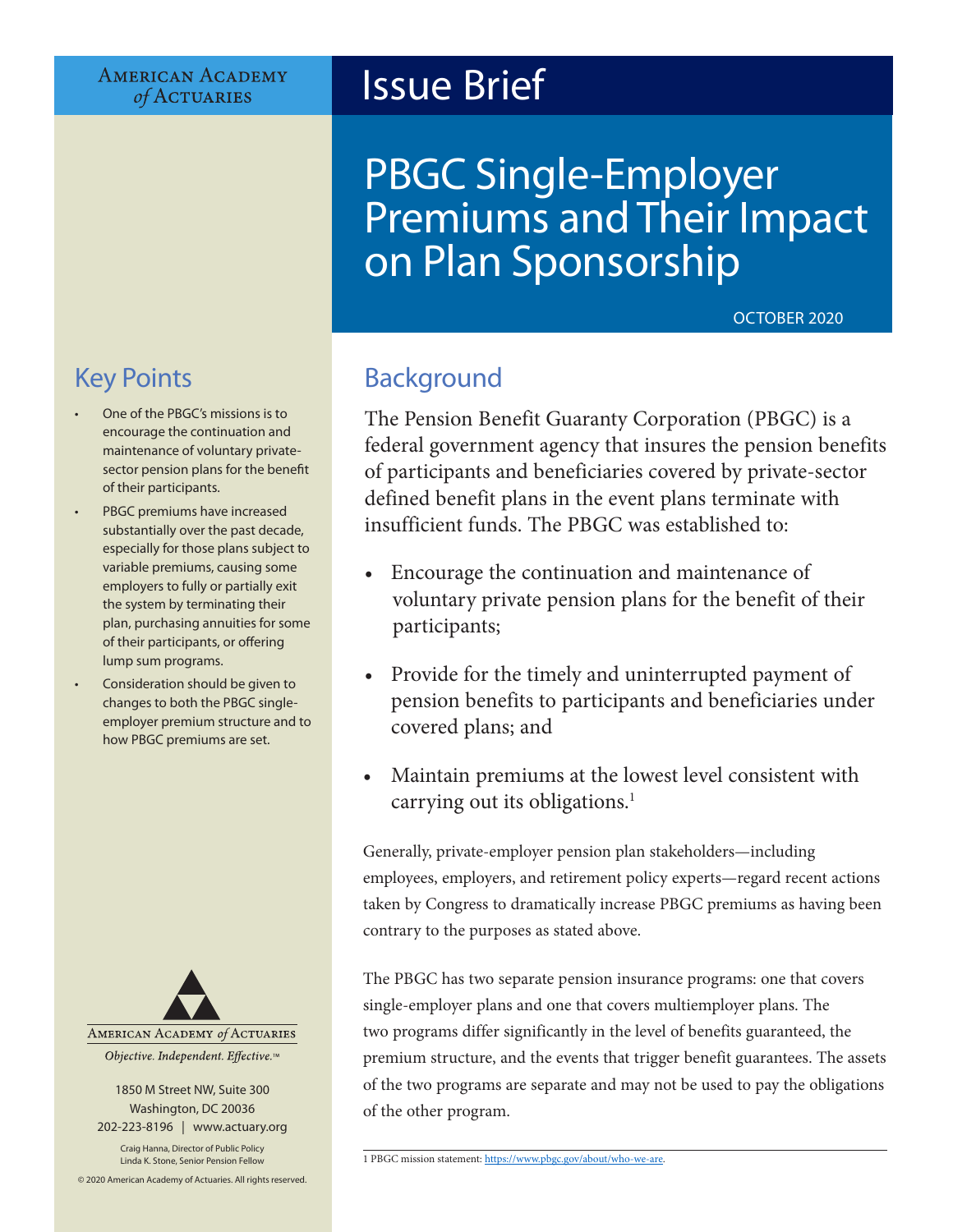PBGC premium structures have changed over time along with the premium amounts. Currently, there are two types of single-employer premiums: one based upon the number of covered participants and the other on the unfunded liability of the plan. The second type of premium only partially reflects the risk that the plan poses to the program.

The PBGC's single-employer program receives its income from several sources:

- Annual premiums paid by the employers sponsoring defined benefit plans covered by the PBGC;
- The assets of single-employer plans that the PBGC trustees and the investment earnings on these assets;
- Recoveries in bankruptcy related to PBGC's claims for plan underfunding and missed contributions; and
- Premium surcharges for some plans that terminate underfunded (negligible).

During the past several decades, many private-sector employers have discontinued their defined benefit plans for a variety of reasons. The financial burden of the annual premiums paid by employers participating in the PBGC program has been identified as one of the reasons. Employers that believe that their plans will never require financial assistance from the PBGC consider premiums wasted money, and many employers have taken plan downsizing steps to reduce them. Decisions made by employers to discontinue a plan, reduce the size of their plan, or decide not to adopt a plan due to the large premiums can be attributed in part to lawmakers' failure to recognize the PBGC's mission, which was written into the law creating the PBGC (The Employee Retirement Income Security Act of 1974 [ERISA] §4002). Consequently, changes to the premium structure are advisable.

This issue brief addresses this complex subject by raising some issues in a question-andanswer format. It focuses exclusively on the PBGC's single-employer program.

**The Pension Committee, which authored this issue brief, includes: Bruce Cadenhead, MAAA, FSA, FCA, EA—***Chairperson***; Elena Black, MAAA, FSA, FCA, EA—***Vice Chairperson***; Michael Antoine, MAAA, FSA, FCA, EA; Michael Bain, MAAA, ASA, FCA, FSPA, EA; Rachel Barnes, MAAA, FSA, FCA, CERA, EA; Margaret Berger, MAAA, FSA, FCA, EA; Scott Hittner, MAAA, FSA, FCA, EA; Lloyd Katz, MAAA, FSA, FCA, EA; Grace Lattyak, MAAA, FSA, FCA, EA; Tonya Manning, MAAA, FSA, FCA, EA; A. Donald Morgan, MAAA, FSA, FCA, EA; Nadine Orloff, MAAA, FSA, FCA, EA; James Ritchie, MAAA, ASA, FCA, EA; Jason Russell, MAAA, FSA, EA; Mark Shemtob, MAAA, FSA, FCA, EA; Mary Stone, MAAA, FSA, FCA, EA; Todd Tauzer, MAAA, FSA, FCA, CERA; Aaron Weindling, MAAA, FSA, FCA, EA.**

**The committee gratefully acknowledges the contributions of Ellen L. Kleinstuber, MAAA, FSA, FCA, FSPA, EA.**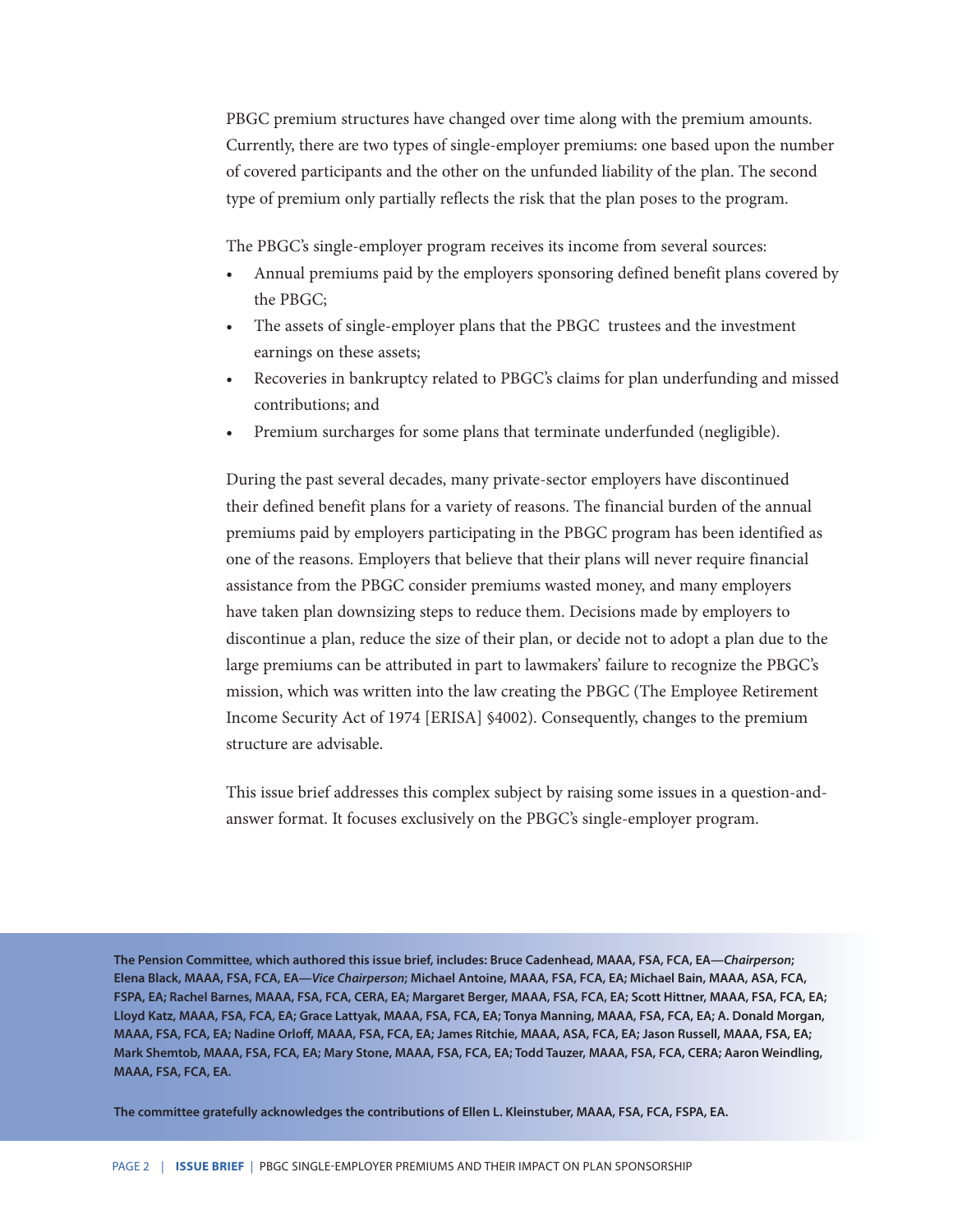# Current PBGC Single-Employer Program

### **1. What are the premium levels, and how much have they increased?**

- The per-participant flat rate premium for plan years beginning in 2020 is \$83 (up from a 2012 rate of \$35)
- The 2020 variable rate premium (VRP) is 4.5% of the value of unfunded vested benefits (UVB), up from a 2012 rate of 0.9%. The VRP is subject to a per-participant cap, which is \$561 per participant in 2020.2 The initial cap in 2013 was \$400 per participant.3

From 2012 to 2020, the flat rate premium has more than doubled and the variable rate premium has increased by a factor of 5 (though the cap has limited this increase for the most poorly funded plans). These increases have significantly outpaced wage inflation, and they are much greater than the increases in other plan expenses such as actuarial, audit, and investment advisory fees over the same period. Both the fixed rate premium and the variable rate premium are indexed to wage inflation and thus will continue to increase barring any changes.

### **2. Why have premiums increased so rapidly?**

There have been several fairly recent laws enacted by the Congress in which PBGC premium increases have offset the cost of legislation unrelated to PBGC.<sup>4</sup> An increase in PBGC premiums is categorized as an increase in general revenue and can be used to offset the cost associated with other governmental expenditures in order to achieve budget neutrality. Thus, even if an increase in premiums is not requested by the PBGC to sustain the system, and even though the assets of PBGC programs are available only to pay the obligations of PBGC, legislative scoring rules permit PBGC premium income to be treated as if it were available to pay for other costs in a legislative measure. Having said that, while these significant increases in premium levels were not requested by PBGC, they have improved the financial condition of the PBGC's single-employer program.

#### **3. To what extent is the premium structure risk-based?**

The PBGC's exposure to future plan terminations is related to both the probability of a plan terminating without sufficient assets and the value of benefits that the PBGC will be responsible for paying in the event that the plan terminates. This value is the amount that cannot be funded by the plan assets plus the amount the PBGC recovers from the plan sponsor in bankruptcy. The current premium structure does attempt to capture the amount of funds needed by PBGC to pay the plan termination benefits. However, the premium cap substantially limits the structure's ability to differentiate among plans based

<sup>2</sup> Plans sponsored by small employers (generally fewer than 25 employees) may be subject to a lower cap.

<sup>3</sup> The cap limits premiums required by plans that are significantly underfunded. 4 The Bipartisan Budget Acts of 2013 (Public Law No: 113-67) and 2015 (Public Law No: 114-74) and MAP-21 (Public Law No: 112–141).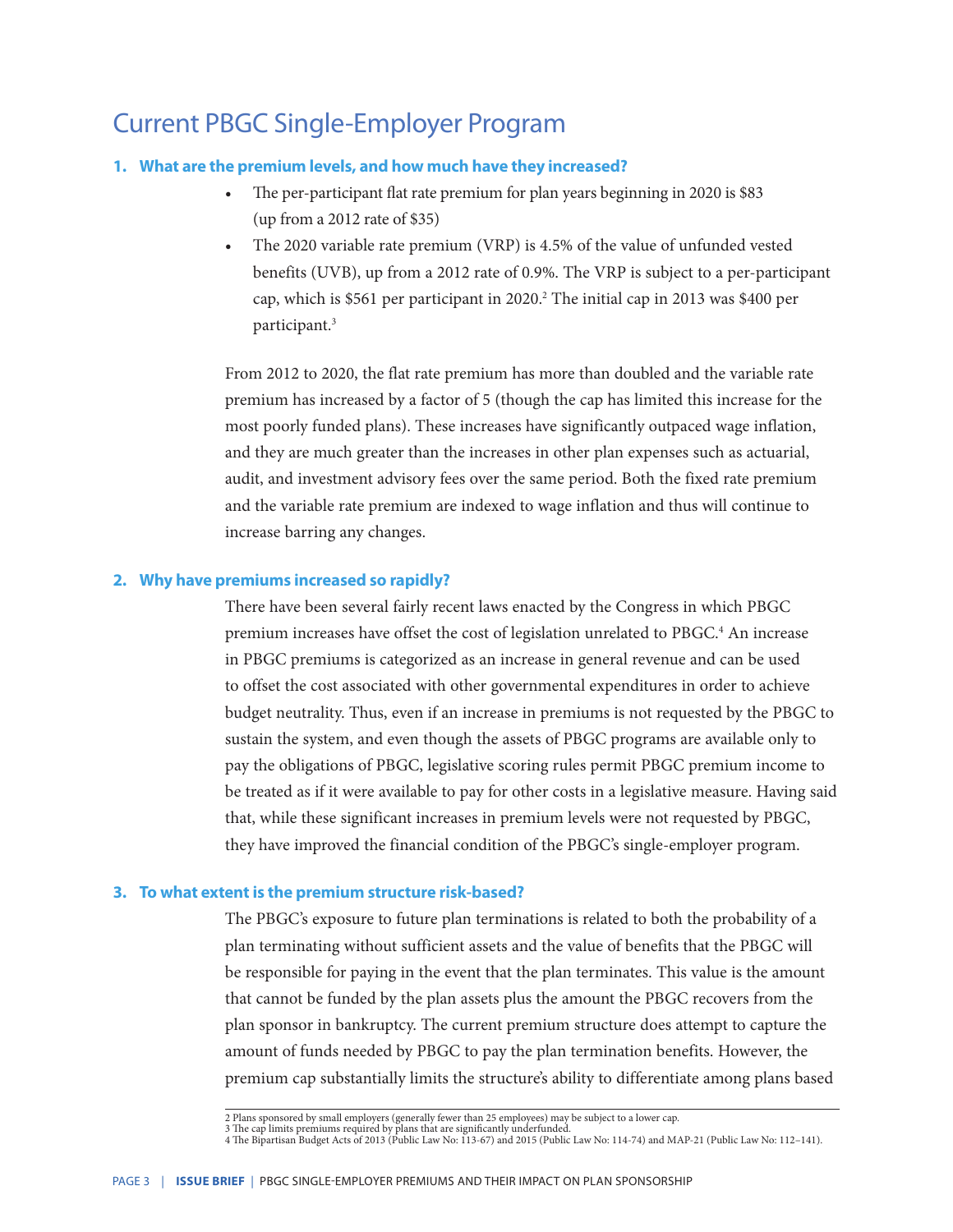on the amount PBGC needs to pay the termination benefits. Additionally, the current structure does not incorporate the probability of a particular plan terminating; the ability of the plan sponsor to fund the plan's benefits is not a part of the premium structure. Thus, the premium structure does not capture the total risk.

#### **4. Are there concerns about the per-participant flat rate portion of the premium structure?**

While the number of participants in a plan is not a very good measure of risk, the number of plan participants does impact the cost to the PBGC for administering the termination of a plan. For this reason, a small flat rate premium can be justified. However, the relatively recent substantial increases in the flat rate premium and the application of the premium cap for many sponsors have created a strong incentive for plan sponsors to reduce participant headcount (e.g., through annuity purchases and lump sum cash-outs) in order to reduce premiums. The current premium structure is also a disincentive to those plan sponsors that may want to add some payout options (e.g., a partial lump sum, as an alternative to a full lump sum) that might provide more flexibility to retirees interested in managing lifetime income needs.

#### **5. How does the PBGC measure its exposure to possible future plan terminations?**

The [PBGC's 2019 Annual Report](https://www.pbgc.gov/sites/default/files/pbgc-fy-2019-annual-report.pdf) includes a section titled "Single-Employer and Multiemployer Program Exposure" that reports its exposure to Reasonably Possible Terminations using credit ratings to identify companies that are below investment grade and estimating underfunding in their plans. This section is required by PBGC's financial accounting standards and is reviewed each year by its external auditors. (See Note 9 beginning on page [90](https://www.pbgc.gov/sites/default/files/fy-2019-projections-report.pdf) [here.](https://www.pbgc.gov/sites/default/files/pbgc-fy-2019-annual-report.pdf) See also ["Recent Single-Employer Plan Trends"](https://www.pbgc.gov/sites/default/files/fy-2019-projections-report.pdf) on page 25 of FY2019 PBGC Projections Report.)

### **6. Is there evidence that the premium structure is becoming a deterrent to maintaining plans?**

In a 2018 Mercer Pension De-Risking Study on PBGC's website [here,](https://www.pbgc.gov/sites/default/files/appendix_i_de-risking_study-2018.pdf) a plan sponsor focus group explored reasons employers are looking to reduce plan risk. Plan sponsors commonly reduce risk by paying lumps sums to participants and purchasing annuities for some of the plan's liabilities. The most extreme action to reduce risk is a plan termination. Among the major reasons cited for de-risking is the increasing burden of PBGC premiums\_According to a [MetLife survey,](https://www.metlife.com/content/dam/metlifecom/us/homepage/institutionalRetirement/insights/PensionRisk/2019-PRT-Poll-Report-exp2-2020.pdf) 52% of surveyed plan sponsors said PBGC premiums were a factor in their de-risking decisions.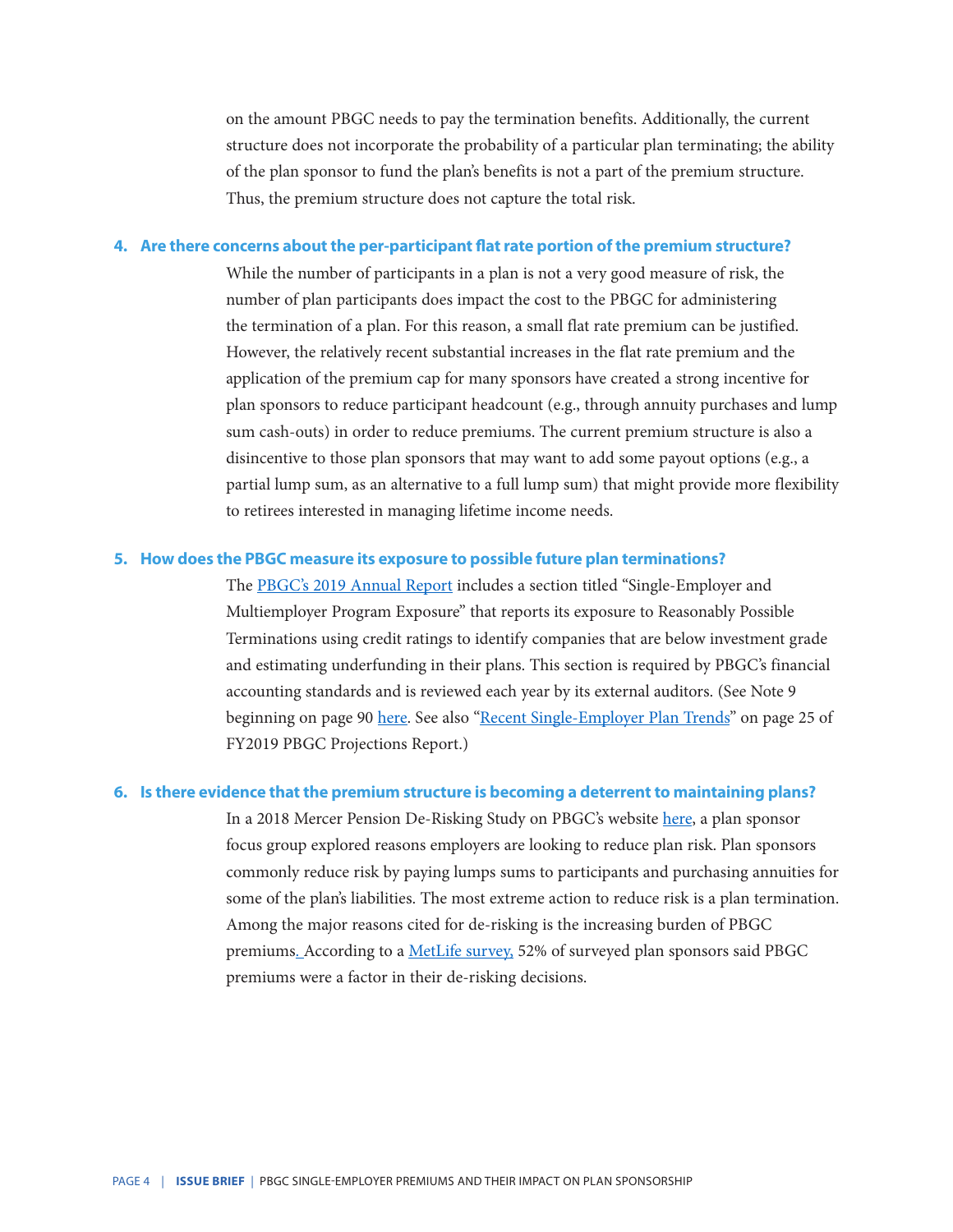# **7. What assumptions are currently used for measuring a plan's UVB for variable premium calculations?**

Liabilities are determined based upon the return on high-grade corporate bond yields, mortality rates set by statute, and other demographic assumptions selected by the Enrolled Actuary. These assumptions do not reflect what the plan liabilities would be should the plan terminate and settle its accrued benefits through lump sums or annuity purchases from an insurer. Nevertheless, the current structure does meaningfully differentiate among plans by funding level and, setting aside questions about the premium rates and caps, serves as an appropriate basis for setting the VRP under the current premium structure.

### **8. Is there potential for moral hazard in the current PBGC premium structure?**

The current level and structure of premiums provides a strong incentive for plan sponsors to take actions to reduce premiums without necessarily reducing the risk inherent in the single-employer defined benefit system. Under the current premium structure, one commonly used approach to reducing premiums is to reduce headcount, which runs counter to PBGC's mission. The proliferation of lump sum programs and annuity purchases are reflective of this approach.

## **9. Have de-risking actions such as plan freezes, lump sum cash-outs, annuity purchases, and plan terminations by healthy employers weakened the PBGC insurance program?**

All things being equal, having healthier employers leave the system will weaken the PBGC's financial health. While it is possible that the dramatic increase in premium rates could continue to make up for lost revenue as a result of de-risking actions, the reduction in premium payments by healthy employers does shift the future burden of any future PBGC shortfalls to the remaining employers.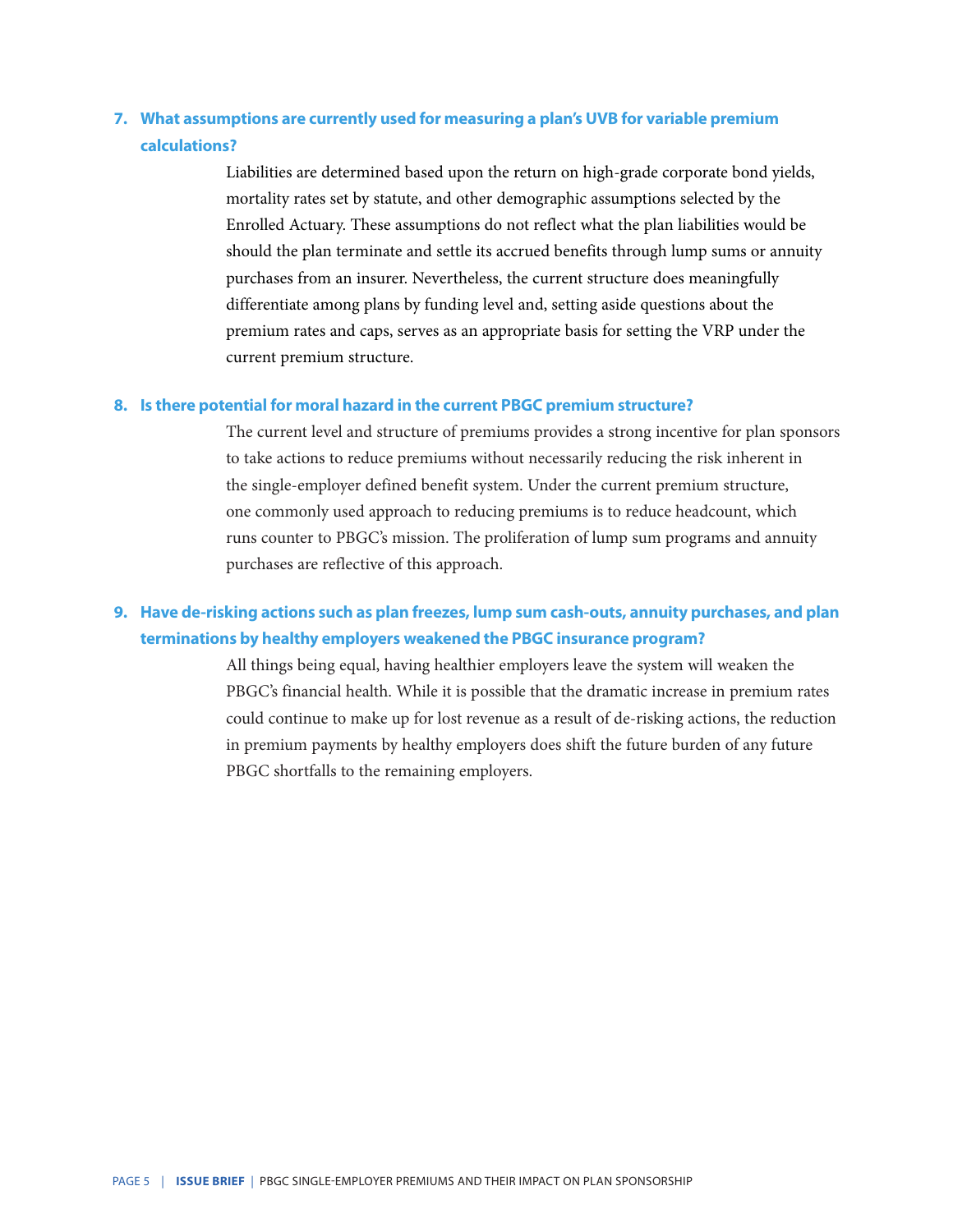# Possible Changes to the Current Program

## **10. What would be the implications if the PBGC were given more responsibility in setting premiums?**

On several prior occasions, the administration has taken the position that PBGC, through legislation, should have the authority to set its premium structure and rates. Such a legislative change could also eliminate the federal legislative scoring issue described above. It might then enable the PBGC to review the premium structure and adjust it (a) to be more timely when needed, (b) to more appropriately reflect its risks, (c) to reduce moral hazards and anti-selection, and (d) to discourage termination of plans and lump sums. This would better reflect the PBGC's mission to "to encourage the continuation and maintenance of private-sector defined benefit pension plans," and the premiumsetting process could be subject to independent oversight.

Congress has provided premium-setting authority to the Federal Deposit Insurance Corporation (FDIC). The FDIC, the National Flood Insurance Program (NFIP), and the Federal Crop Insurance Program all have premium structures that include risk-based elements. For example, the FDIC is required by law to set deposit insurance assessments based on risk with the goal of making assessments fairer and more accurate. Its risk-based assessment system reduces the subsidy that lower-risk banks provide higher-risk banks and provides incentives for banks to monitor and reduce risks (see [here](https://www.fdic.gov/bank/analytical/cfr/staff-studies/2020-01.pdf) for details.)

# **11. What incentives does the current premium structure provide for employers to improve plan funding?**

Although the potential of lower premiums for underfunded plans should act as an incentive for funding, the relationship between the premium rate and the premium cap limits the incentive for many plans. The amount of contributions required to bring a plan below the cap, and actually achieve any premium reduction, can be substantial for the most significantly underfunded plans. Under the current structure (premium rate of 4.5% and per-participant cap of \$561 for 2020), once the per-participant level of underfunding exceeds \$12,467, the premium does not increase any further. A large number of plans have per-participant underfunding well in excess of this amount; thus it could take a substantial contribution before the plan sees any reduction in the variable rate premium.

Changing the relationship between the premium cap and the premium rate (by raising the cap and/or lowering the rate) would increase the number of plans that would experience a reduction in premiums for a given level of contributions.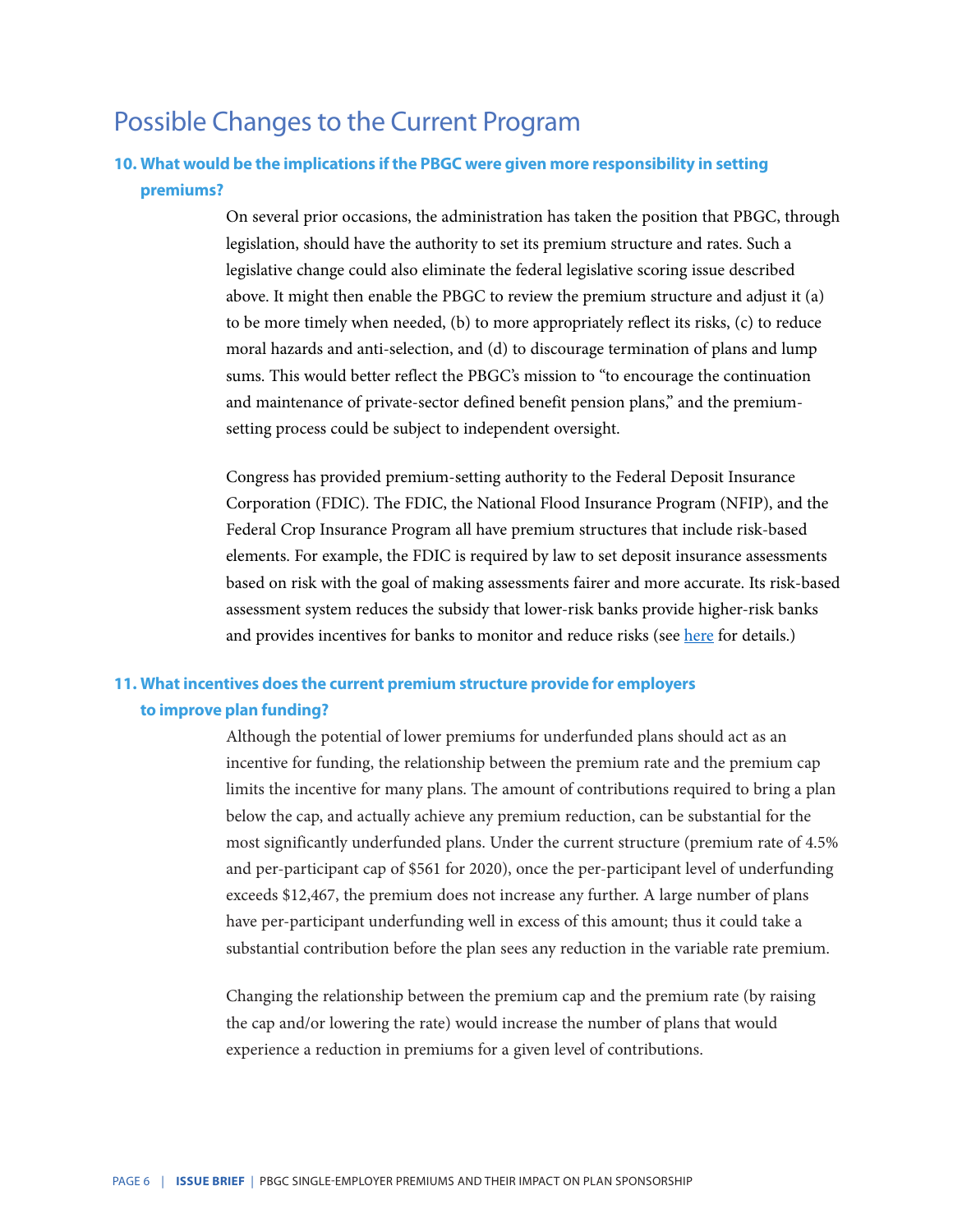Consider an illustrative plan with 6,000 participants and unfunded vested benefits of \$100,000,000. The uncapped variable rate premium is \$4,500,000 (4.5% of \$100,000,000). The cap limits the premium to \$3,366,000 (\$561 x 6,000). An additional contribution of at least \$25,200,000 (\$4,500,000 - \$3,366,000) / 0.045) would be required to bring the underfunding down to the point where the premium cap would no longer apply, and any reduction in the premium is achieved. If the sponsor can currently only afford a contribution of \$10,000,000, such a contribution would produce no reduction in the variable rate premium; therefore the sponsor could decide to invest the \$10,000,000 elsewhere.

If the premium cap were doubled, the VRP would be the full \$4,500,000, and a \$10,000,000 contribution would reduce the premium by \$450,000, which could be a strong incentive to contribute. Similarly, if the variable premium rate were cut in half, to 2.25%, while the premium cap remained unchanged, the variable rate premium would drop to \$2,250,000. In that case, an additional \$10,000,000 contribution would lower the premium by \$225,000, which again may constitute a strong incentive for funding the plan.

While simply raising the premium cap might improve the incentive to fund the plan, some would argue that the overall effect on pension funding would be somewhat limited. This is because plans with the highest relative levels of underfunding are often sponsored by financially weaker employers with limited ability to make significant pension contributions. Significant increases in premiums for these plans could simply reduce the amount available to fund the plan above the minimum requirement rather than acting as an incentive for improved funding.

#### **12. Should the premium structure require that participants pay premiums?**

Having participants pay premiums would allow reduction in the premiums paid by employers. A justification for participants paying some premiums is that they are the ultimate beneficiaries of the program.<sup>5</sup> A counterargument is that a pension plan constitutes a form of deferred compensation for services previously rendered. The employer that benefited from those services should bear the full responsibility for assuring that the compensation is ultimately paid, including the cost of insuring that promise.

In addition, charging retirees for this insurance could encourage, where available, more lump sum elections, which may not be in the best interest of retirees. However, theoretically, lump sum elections could also be assessed an additional charge to reduce this behavior.

<sup>5</sup> Recent congressional deliberations related to reform of the multiemployer program have included consideration of a participant-paid premium.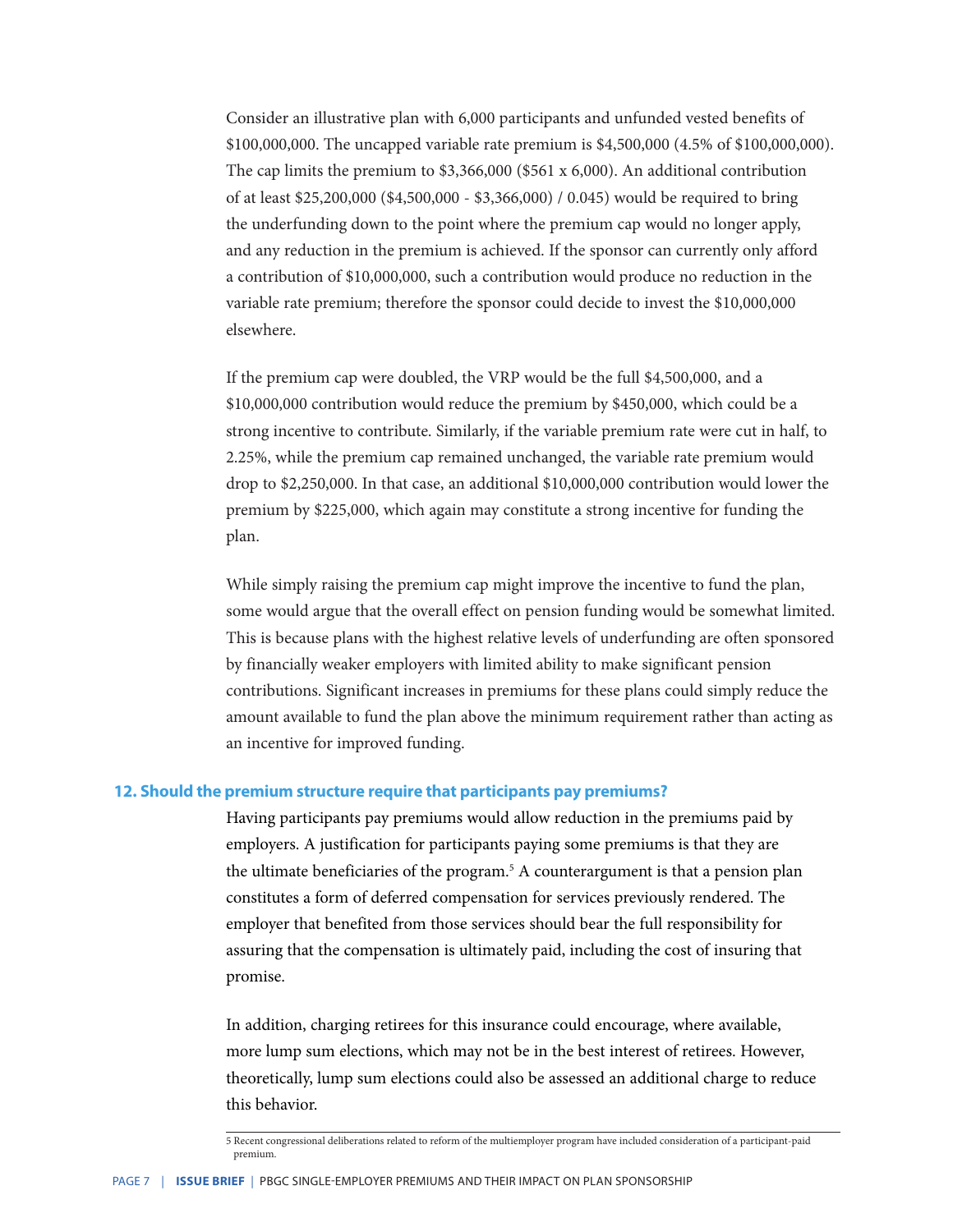# **13. Should the budget scoring rules that allow the counting of PBGC premium increases toward the scoring of unrelated legislation be changed?**

In 2017, the Academy's Pension Practice Council wrote a letter in support of changing the [budget scoring rules](https://www.actuary.org/sites/default/files/files/publications/Pension_Scoring_Letter_4.17.2017.pdf). The letter argues that recent premium changes passed by Congress could be construed as being made solely to provide support for unrelated items included in the legislation. The letter points out that premium revenue cannot, in fact, be diverted to these other purposes and therefore the beneficial effect on the budget is illusory.

### **14. What might a premium structure revised to reflect plan sponsor financial strength look like?**

Many believe that the current premium structure places too heavy a reliance on the number of plan participants. It is the plan underfunding and the plan sponsor's inability to fund the plan (if the plan is underfunded) that pose the risk. The current premium structure does not take into account the financial strength of the employer to fund the plan should it terminate with insufficient assets. A premium structure that reflects the financial strength of the plan sponsor in addition to the plan underfunding should be seriously considered.

As an example, the UK Pension Protection Fund (PPF) uses the following allocation formula:

- 20% based on the plan's covered liabilities (referred to as "Scheme Levy")
- 80% based on the plan sponsor's underfunding and likelihood of the company's insolvency (referred to as "Risk Levy")

More detail can be found regarding the PPF [here.](https://www.ppf.co.uk/levy-payers/what-levy-and-who-has-pay-it)

# **15. What are some implications of changing the premium structure to one that more directly addresses a plan's risk to the program?**

A program that charges premiums directly related to a plan's risk to the system would likely reduce premiums for plans where the employer is better able to fund the plan upon plan termination, thereby reducing current incentives for these employers to terminate their plans and exit the system. For less-healthy employers, premiums would presumably increase unless they could find funds to improve the plan's funded status. It is less likely that these employers would quickly exit the system, as few are in a position to reduce plan liabilities or terminate their plans. However, as noted in the answer to question 11, the resulting increase in premiums may actually divert resources from improving the funding of these plans.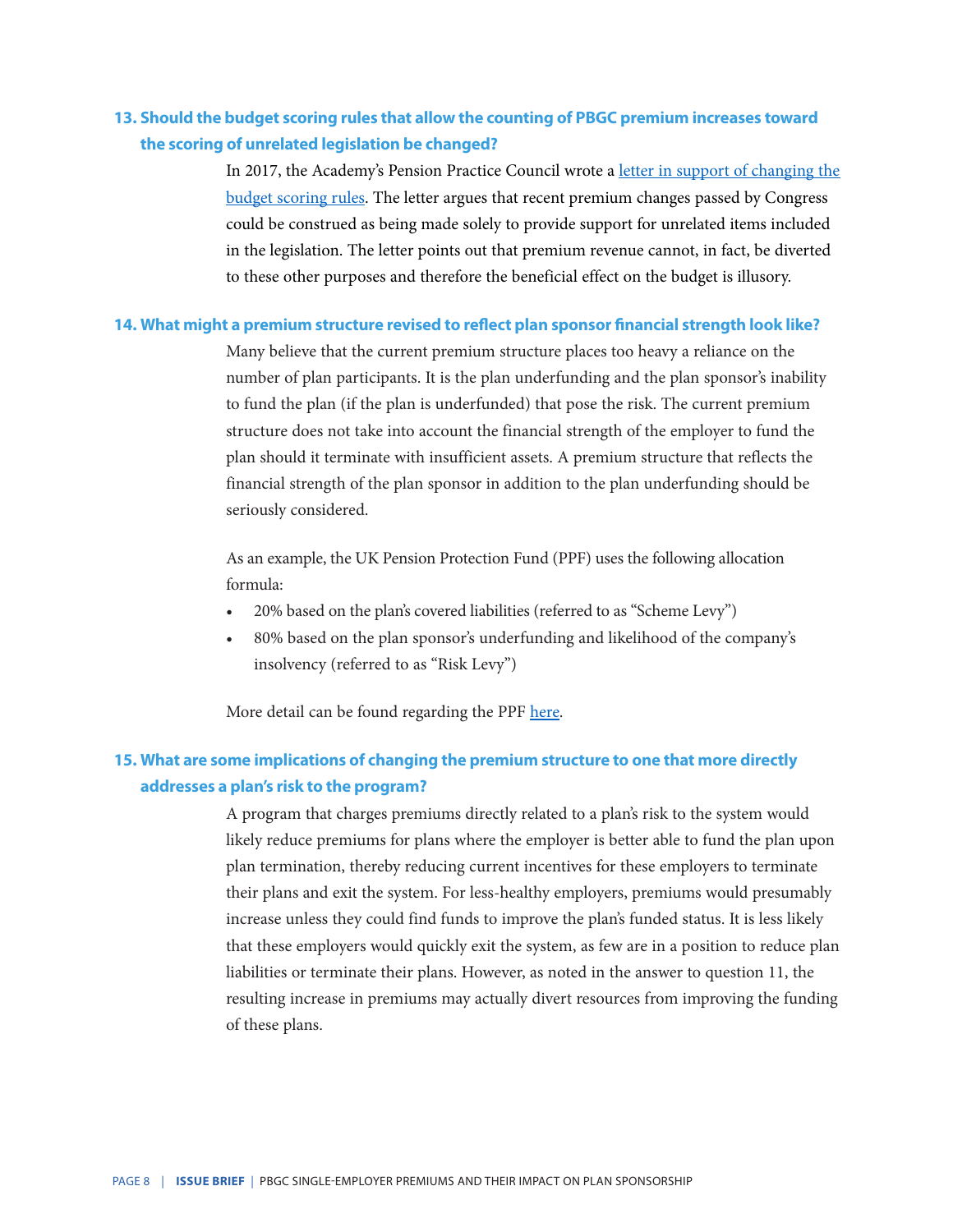There are additional questions that would need to be addressed in implementing a riskbased program, including:

- How would a transition be implemented?
- Would it include premium caps?
- How would an employer's financial ability to fund a plan be determined?

## **16. How could a transition from the current premium structure to a more risk-based structure be implemented?**

One possible approach would be through a multiyear phase-in during which premiums would be determined under both the old and new structures and would be gradually weighted more toward the new structure.

Another possible approach might be to bifurcate plans into two pieces for premium purposes—one reflecting the pre-structural change liabilities and plan assets and the other to the post-structural change liabilities and assets; the former would be subject to premiums based on the current structure and the latter, the new structure. However, the significant number of plans that have frozen benefit accruals might limit the effect of this transition approach.

The 2019 PBGC Annual Report noted the following:

 "The financial status of the Single-Employer Program shows continuous improvement and maintained a positive net position at the end of FY 2019. Estimates from PBGC's FY 2018 Projections Report indicate that continued improvement in the financial status of the Single-Employer Program is likely but not guaranteed."

The fact that the program is in a better financial condition may permit a smoother transition to a more risk-based program, though current economic events could negatively impact that financial condition.

Please note that the Academy has previously addressed the transition to a more riskbased premium structure in an issue brief, *[Examining the PBGC Premium Structure](https://www.actuary.org/sites/default/files/files/publications/IB_on_PBGCPremium_120426.pdf)*.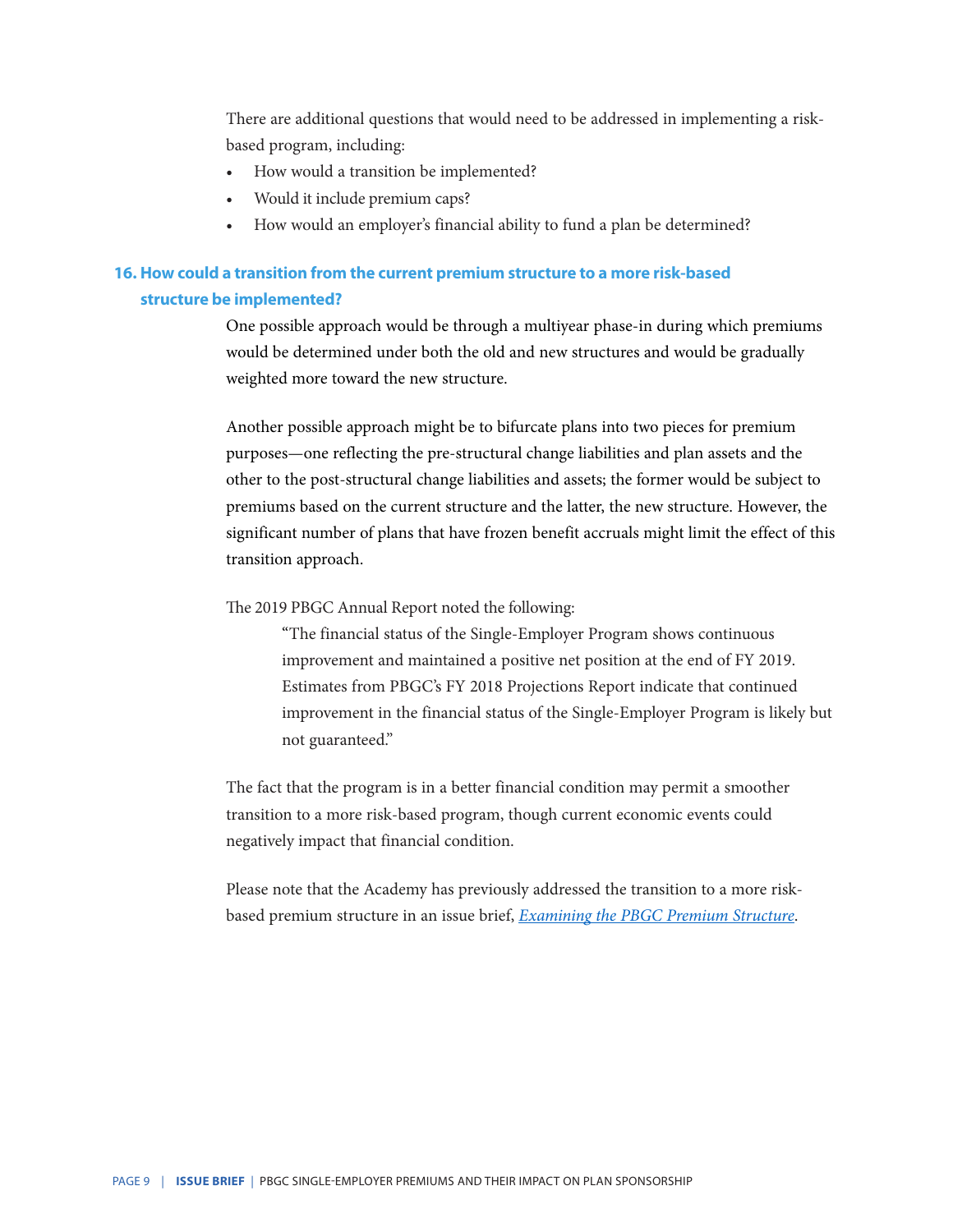### **17. How might employers be affected by a risk-based premium structure?**

A change to a risk-based structure that reflects both the PBGC's needs and a plan's risk to the system will produce winners and losers. If the risk of bankruptcy is a component of the premium structure, some privately owned companies might be concerned because the premium level information may indirectly provide otherwise confidential information regarding the company's health. However, there are several ways to keep such information confidential, which is currently done by the PBGC under certain circumstances covering non-premium issues through confidentiality letters to plan sponsors.

### **18. How would financial data on the plan sponsor's health be gathered and assessed?**

Financial health data would likely be gathered for risk-based premiums by application of credit ratings from a major rating agency that that would be translated into probabilities of plan sponsor bankruptcy for premium determination purposes. For a brief description of one risk-based structure, the UK's Pension Protection Funds' premium structure, see page 65 of the Government Accountability Office's extensive report *[Redesigned Premium](https://www.gao.gov/assets/650/649838.pdf) [Structure Could Better Align Rates with Risk from Plan Sponsors](https://www.gao.gov/assets/650/649838.pdf)*.

### **19. Will a risk-based premium structure drive some employers to terminate their plans?**

A more risk-based program should encourage the continuation of plans sponsored by healthy employers, because their premiums would be reduced—possibly substantially. Employers sponsoring plans that would face larger premiums may want to terminate plans but might not be able to do so due to a lack of financial resources. If they are able to terminate their plans, this would result in a reduction of risk to the PBGC and the remaining premium payers.

# **20. Should a more risk-based premium structure also provide for consideration of plan investment asset allocation?**

Though investing in equities and other return-seeking assets has the potential to achieve better long-term results, it also adds investment risk when benefits are not subject to change with plan investment performance. Investing in fixed-income securities where the expected cash flow matches the expected plan benefits poses less risk to the plan. Asset-liability mismatch and risk-adjusted assets should be considered if a new premium structure is to consider all risks to the system.

### **21. How might employers reduce their premiums in a more risk-based program?**

Other than making certain that the plan is well funded, a risk-based program might permit reduced premiums for plan sponsors that post a security bond or pledge employer assets as security to the plan, as is done in the U.K.